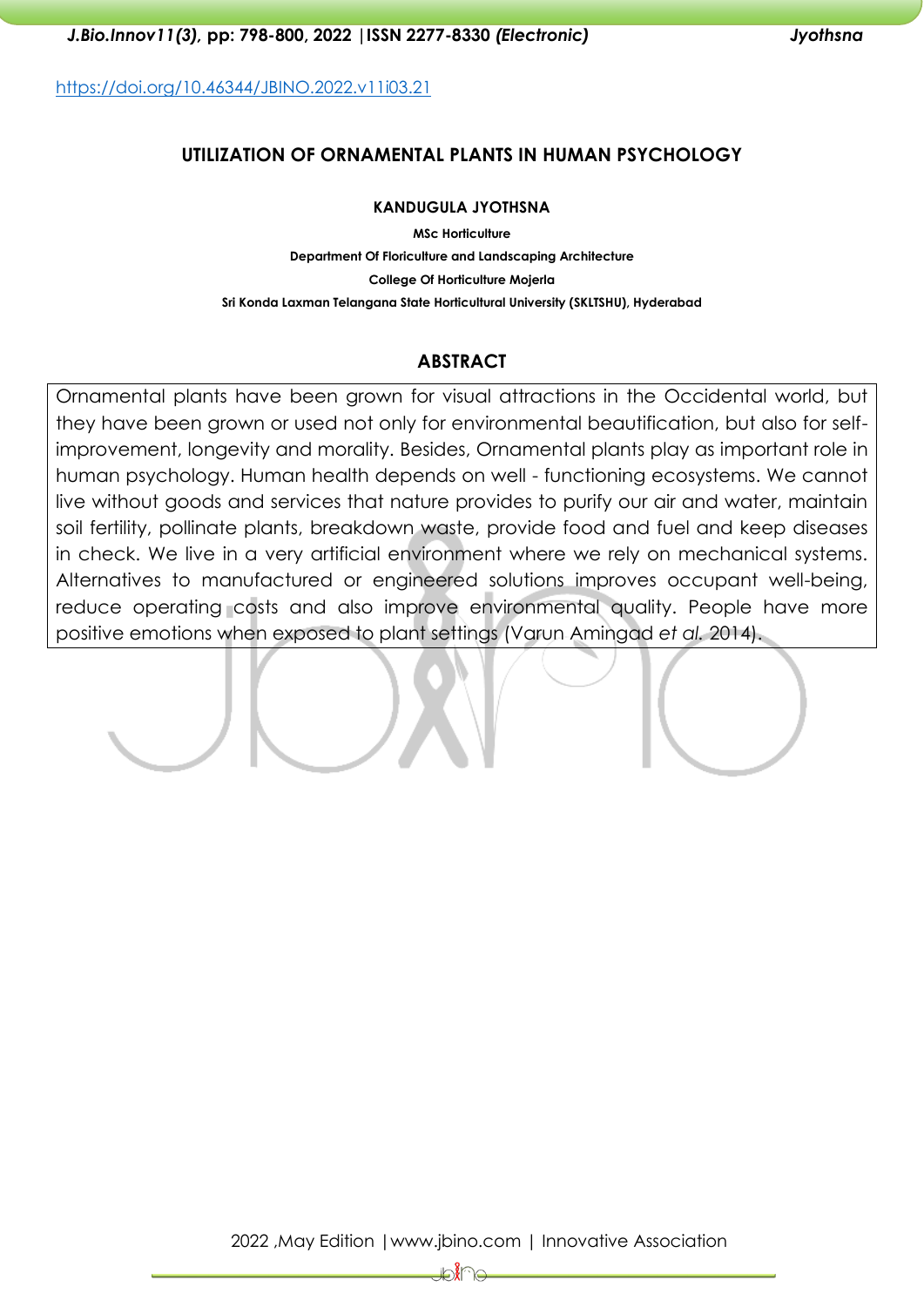# **Plants helping the human beings in several ways such as**

- Plants improve the human health by providing fresh air.
- Serves as "Lungs of the city ''.
- Keeps hygienic atmosphere.
- Gives medicines, essential oils, natural pigments and other products which improve the human health.
- Improves the economic status of the grower.
- Flower petals are being used for garnishing the food items in the dining tables or plates which increases the appetite and attracts the delegates for dining.
- Providing balance and harmony in our behavior.
- Thought of fostering life and ultimately 'Life worth living'.
- The plants reduce various pollutants in the environment.
- Provide space for recreation
- Enhance sport field safety
- Encourage healthy active and passive lifestyle pursuits

# **ORNAMENTAL PLANTS ROLE IN HUMAN PSYCHOLOGY:**

# **1. Social behavior on Flowers**

Flowers are the immediate and long-term effects on emotional reactions, mood, social behaviors and even memory for humans. Interaction with plants, both passive and active, can change human attitudes, behaviors, and physiological responses. When Plants are present people have more positive emotions when exposed to plant settings. In a landscaped office, people recover from stress quicker. Employees show a significant improvement in their efficiency and concentration.

### **2. Interior Landscape**

Interior plants are common in many homes, work places, and commercial settings. The use of ornamental plants in indoor spaces is growing, being studied for their benefits on improving the quality of life. Plants have shown that bring psychological and perceptual benefits such as increased privacy, which act in a restorative manner and affect mood. There are a high number of indoor ornamental plants that can purify the air in living spaces. These plants acts as micro filters and removes some toxic substances emanated by various building materials, heating system, air conditioning system, but also from different indoor accessories (Erzsebet *et al.* 2013). Ornamental plants used in indoor for improve the quality of life.

The most effective known and used as purifying plants, are the following species: *Spathiphyllum wallisii* **:** contribute to the regulation of moisture levels. Can absorb electromagnetic radiation emitted by computer and printer. In research conducted by NASA regarding the air purification capacity the score allowed was 7.5.

*Dracaena deremensis* **:** absorbs harmful emissions from computers, printers and other factors that produce carbon dioxide. Absorb 1.328 micrograms of formaldehyde and 154 micrograms of xylene per hour. The score allowed by NASA in air purification research is 7.8. It is recommended in rooms where furniture or carpets are new.

*Dracaena marginata* **:** Remove xylene from the stuffy atmosphere of living and working places.

2022 ,May Edition |www.jbino.com | Innovative Association